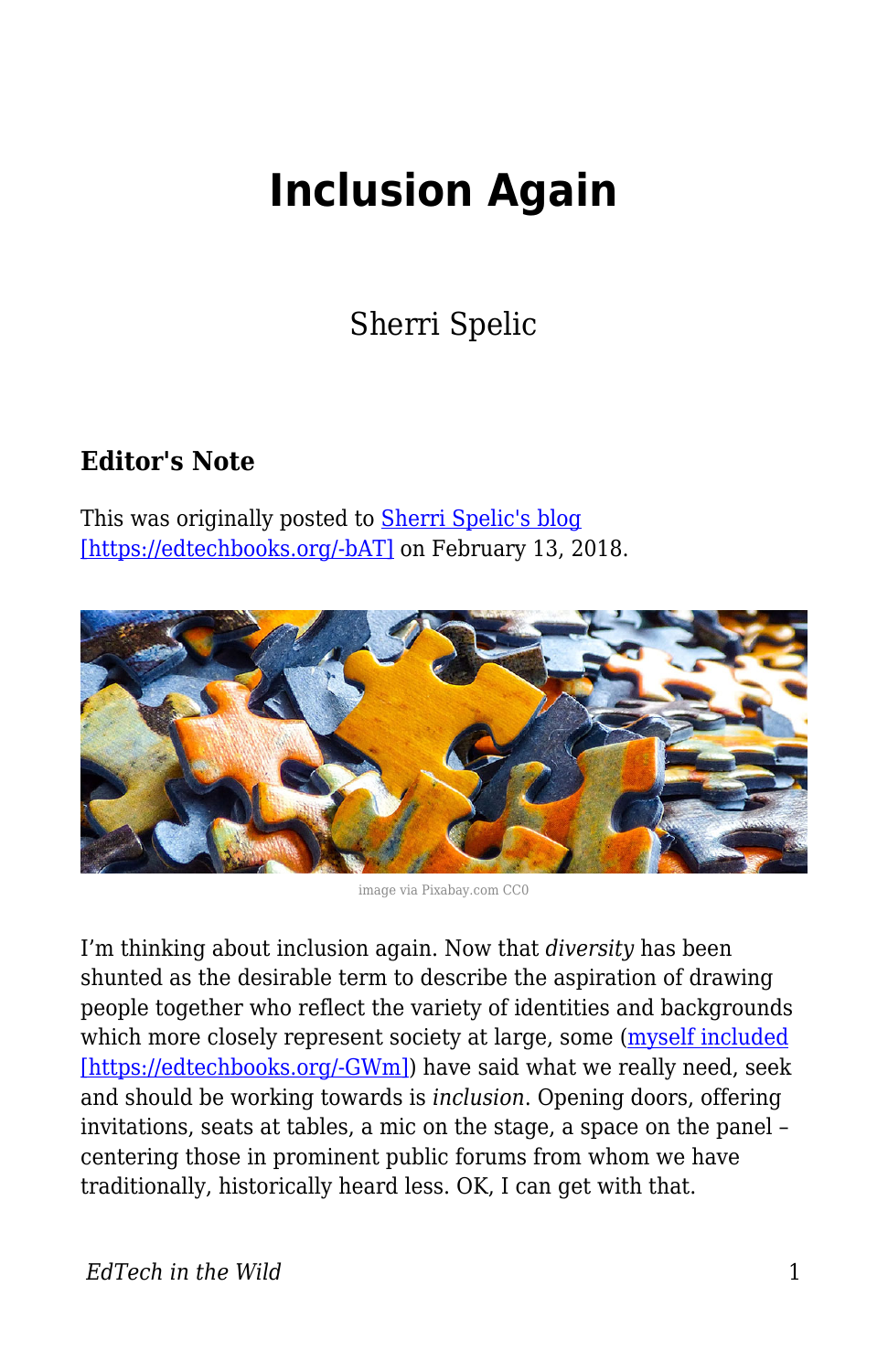I read [a post \[https://edtechbooks.org/-wgd\]](http://www.linkinglearning.com.au/engagement-participation-and-creating-a-space-at-the-table-engagemooc/) in response to the #EngageMOOC: [Engagement in a Time of Polarization](https://www.edx.org/course/engagement-time-polarization-davidsonx-davnowxpolarization) [\[https://edtechbooks.org/-vpv\]](https://www.edx.org/course/engagement-time-polarization-davidsonx-davnowxpolarization) which is happening for two weeks now in the middle of February. Kay Oddone argues that we can in our own small and sometimes larger circles, insure that marginalized folks who are at the table experience true inclusion, rather than serving as placeholders for someone's good intentions.



#### **Sherri Spelic** @edifiedlistener

"But it's not just taking a seat. It's feeling confident and competent and comfortable enough to join in with the conversation that is happening at that table." Thinking about all the ways we make it tough for marginalized folks to dare speak their truth. #engageMOOC

### Sherri Spelic @edifiedlistener

Engagement, participation and creating a space at the table: #EngageMOOC linkinglearning.com.au/engagement-par... via @kayoddone

◯ 11 12:56 AM - Feb 13, 2018

## **2 See Sherri Spelic's other Tweets**

The rest of the above quote speaks even more to me and my experience: " …comfortable enough to join in with the conversation that is happening at that table. *And knowing, when the talking stops, and the faces turn expectedly, how to share one's opinion in a way that makes it able to be heard*." (emphasis mine) Those expectant

 $\theta$ 

⋋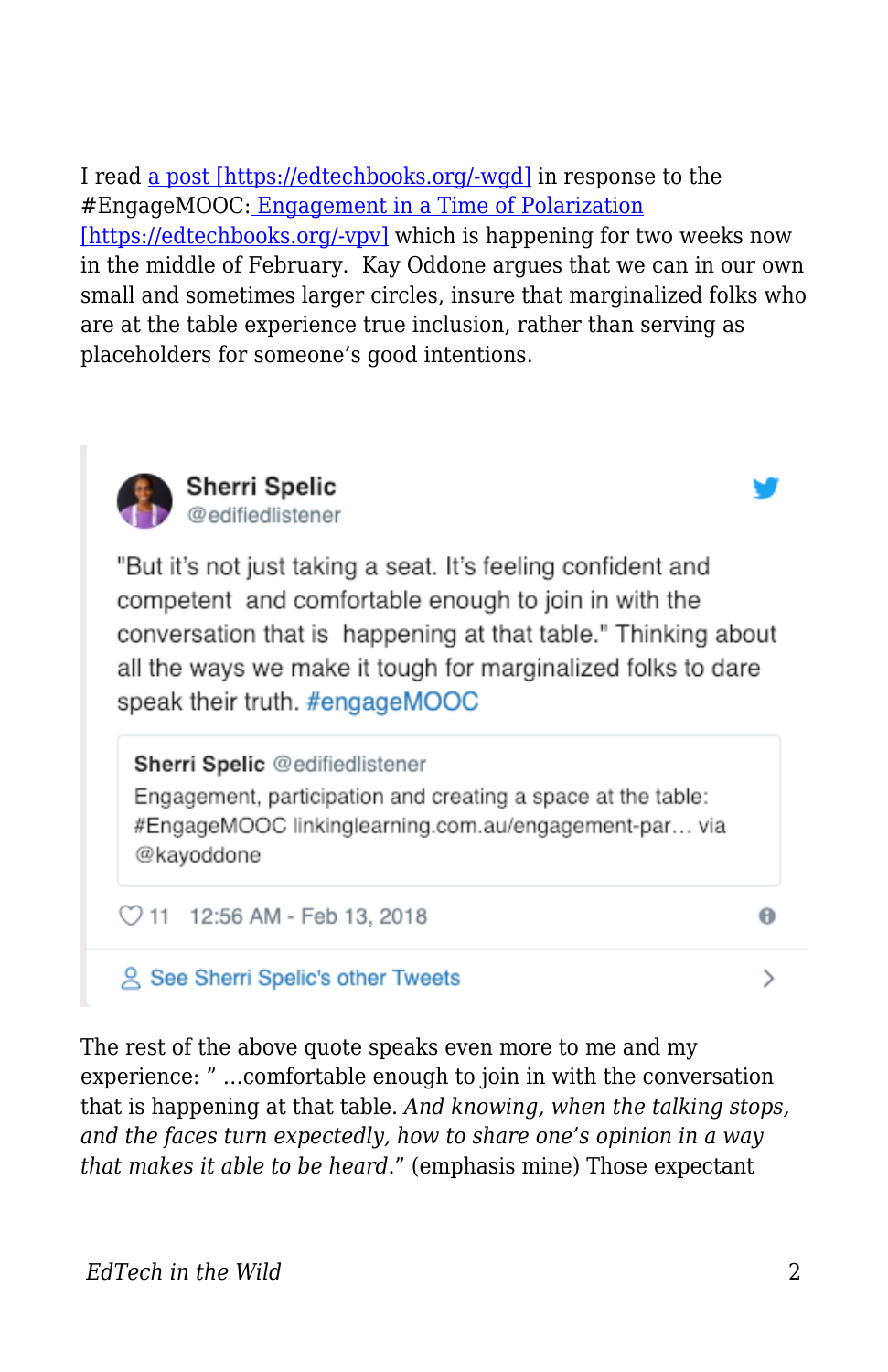faces, yes. How they turn to you as the one brown face in the room (or the only queer, native, or poor person), hoping that you will grant them both grace and an easy way out of whatever discomfort may have arisen in the conversation.

Putting it succinctly:



Allow me to broadly generalize: It happens all the time.

Kay Oddone's post reminded me of what is at stake for marginalized folks who come to the table: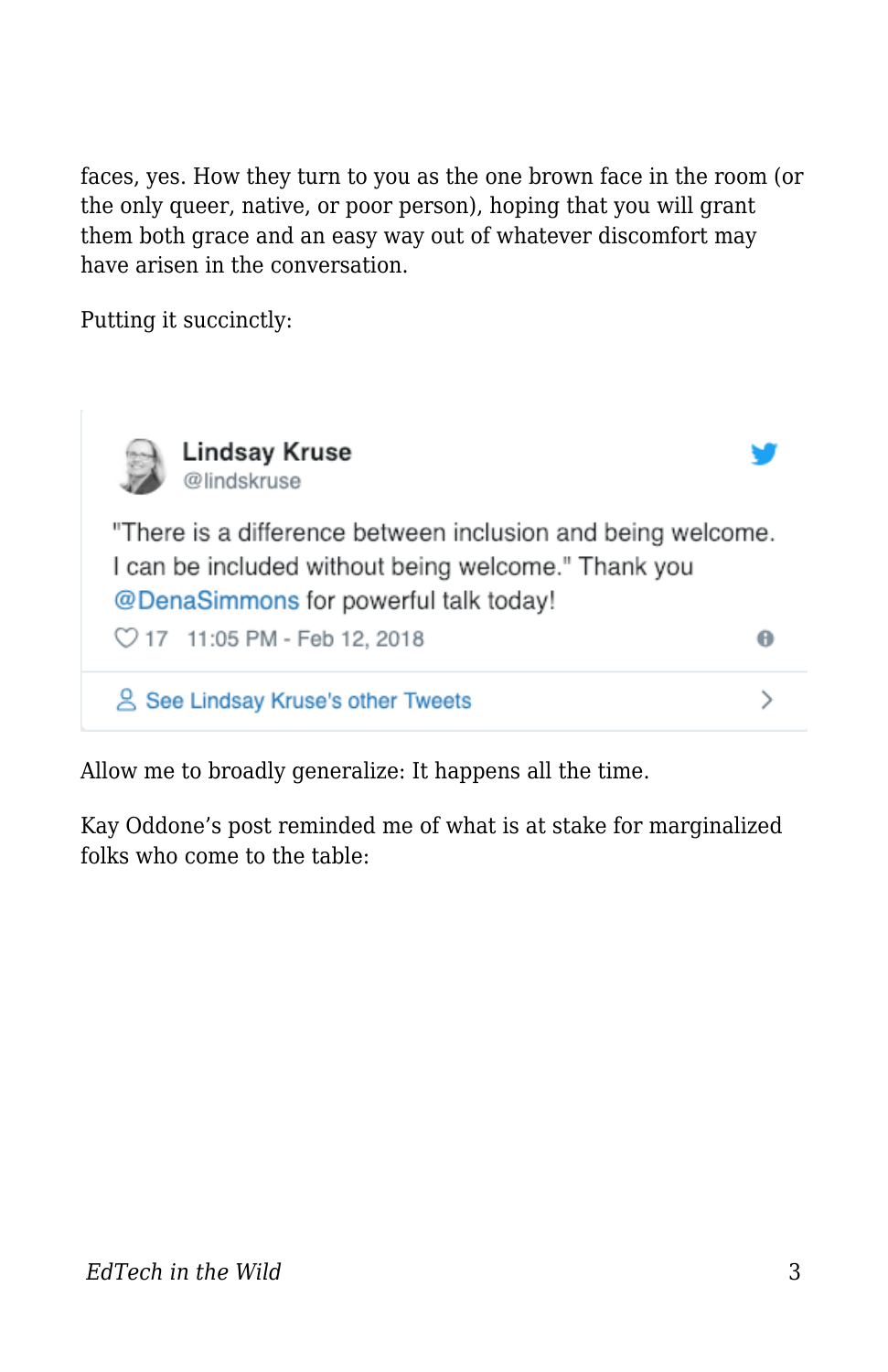

### Sherri Spelic @edifiedlistener · Feb 13, 2018

"But it's not just taking a seat. It's feeling confident and competent and comfortable enough to join in with the conversation that is happening at that table." Thinking about all the ways we make it tough for marginalized folks to dare speak their truth. #engageMOOC



#### **Sherri Spelic** @edifiedlistener

Think of all it requires of a person to feel "confident and competent" in a conversation to which they were perhaps invited but not expected to speak or contribute meaningfully. #EngageMOOC

◯ 4 12:56 AM - Feb 13, 2018

& See Sherri Spelic's other Tweets

*EdTech in the Wild* 4

 $\theta$ 

⋋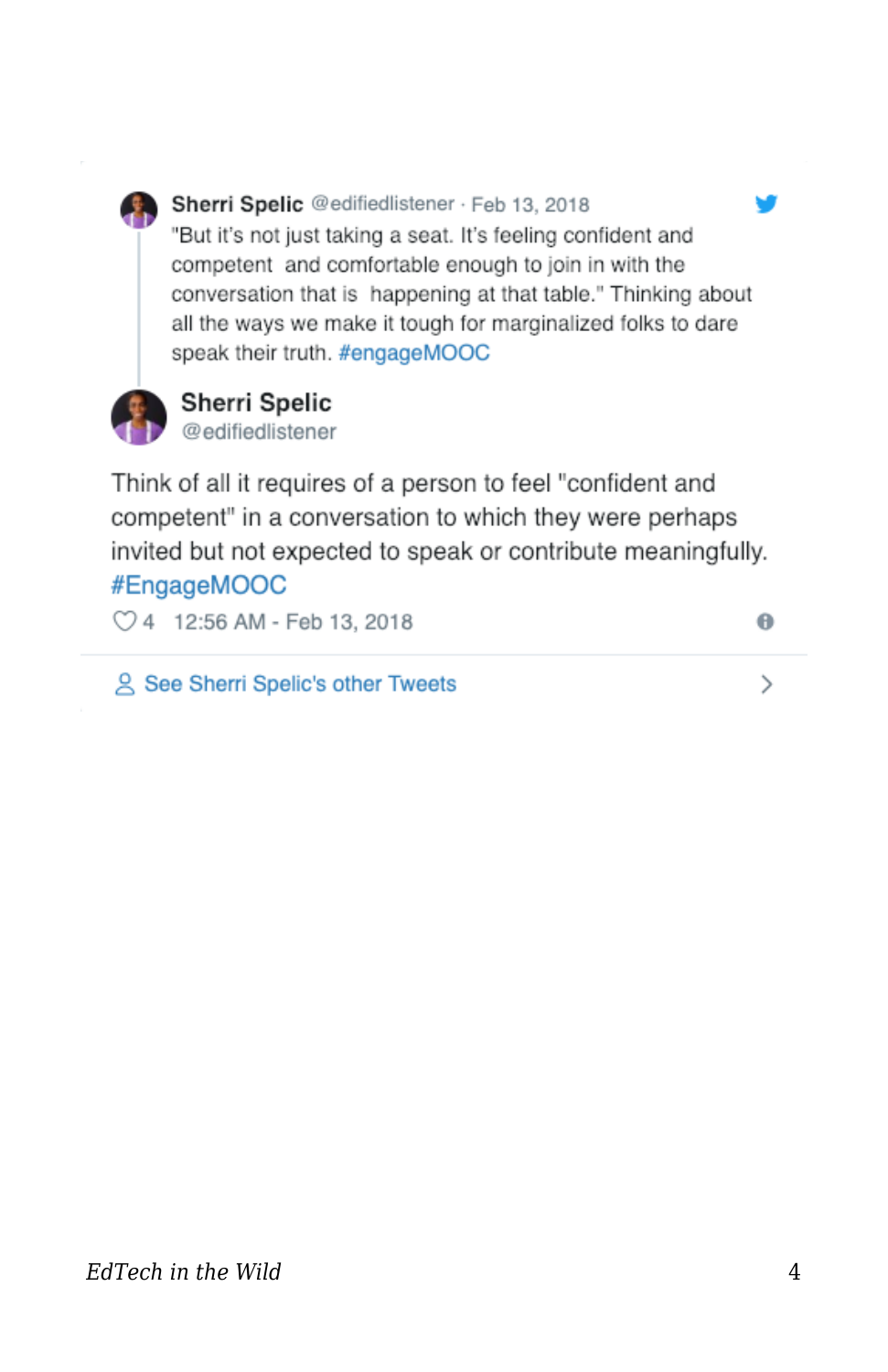

& See Sherri Spelic's other Tweets

 $\rightarrow$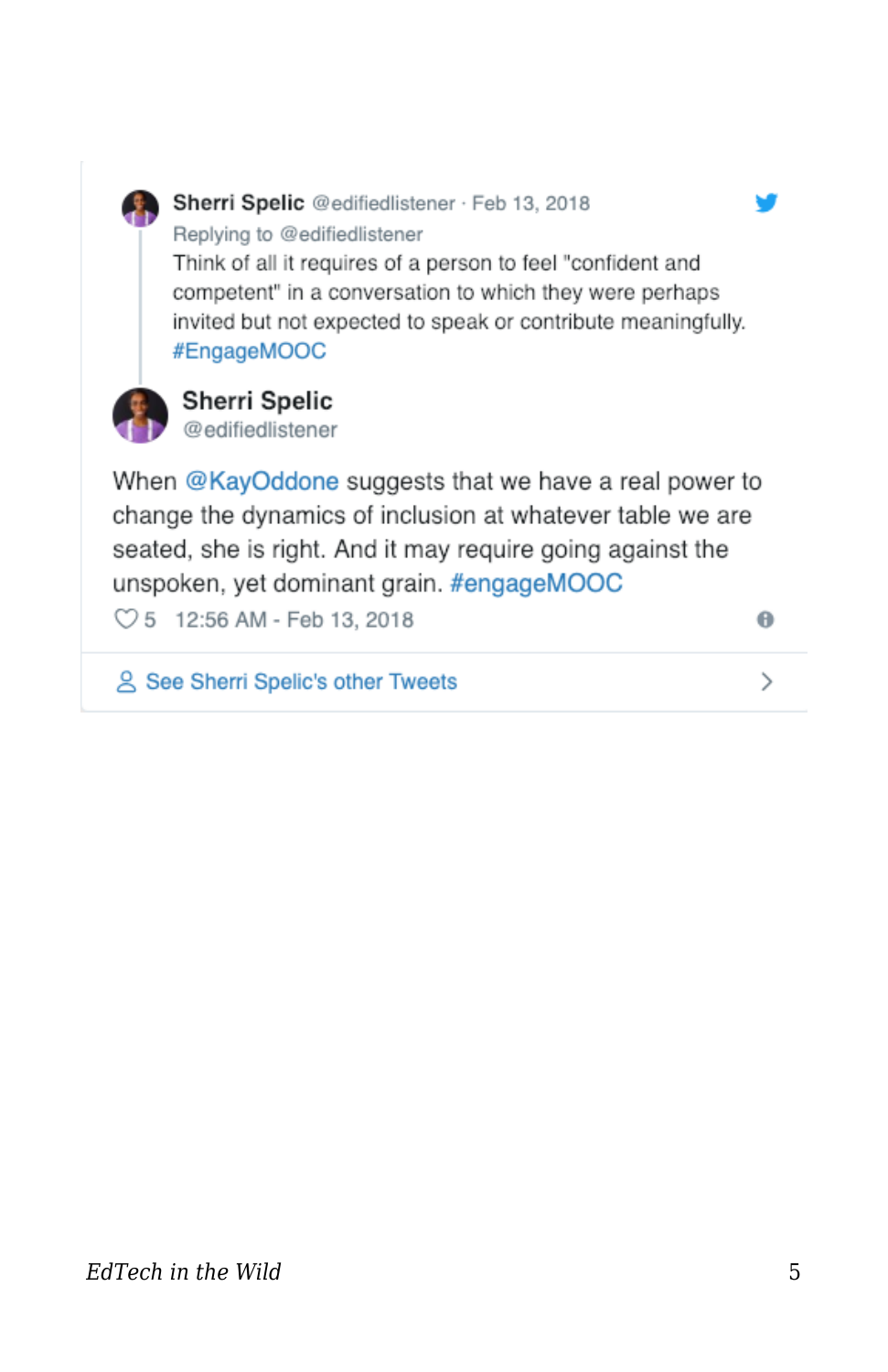

@edifiedlistener

That constitutes engagement. That constitutes changing the script. Yielding the floor to those who have not yet spoken. Listening carefully to what is then said and thinking first before responding. That's engagement. #engageMOOC

◯ 6 12:56 AM - Feb 13, 2018

& See Sherri Spelic's other Tweets

We have the power to counter the ticked box form of diversity, we can and need to practice real inclusion wherever we are. For us as educators, we can begin by incorporating more student voice and choice into our practices. We can listen to our young people when they tell us what is working for them and what's not. We don't *give* them voice; we learn to ask and listen and act on what we learn as a result. That's what inclusion looks like. It's responsive, open, ready to learn.

We tend to think of engagement in terms of output, as external actions that are readily observable, measurable even in some cases: speeches, reports, demonstrations, coursework. I want us to also recognize the power of staying quiet when someone else finally finds the courage to speak; for stepping aside when a leadership post comes open and nominating the better candidate who might easily be overlooked. Those are forms of behind-the-scenes engagement we

 $\theta$ 

 $\mathcal{P}$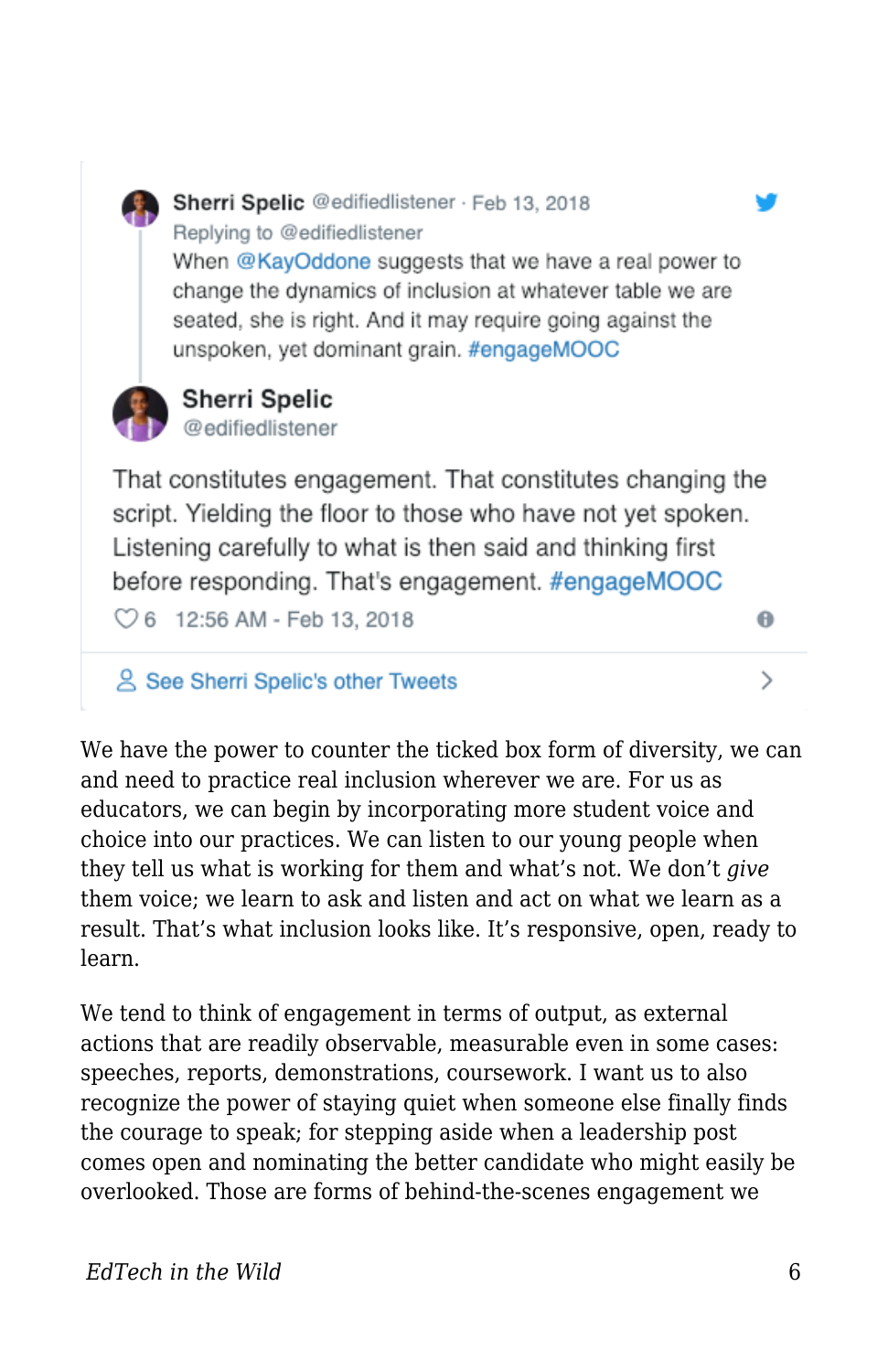need more of.

[Maha Bali writes \[https://edtechbooks.org/-xUqo\]](https://blog.mahabali.me/pedagogy/critical-pedagogy/reproducing-marginality/?utm_campaign=shareaholic&utm_medium=twitter&utm_source=socialnetwork) compellingly about the dilemma of reproducing marginalization even in our attempts to be inclusive:

In open online spaces, opening doors is not enough.

In open online spaces, an open door means easy exit just as it means easy entry.

In open online spaces, we are not there on equal footing.

In open online spaces, we are not equally fragile.

It is everyone's responsibility to listen and care and support marginal voices. Whether or not they wish to speak. Whether or not they wish to be present. Whether or not they like what we do.

It is everyone's responsibility to recognize their own privilege and to use it with purpose.

I know, I know, we're working on it. Sometimes it pays off to think small. Think next door, down the hall, at the next meeting. Act large in small spaces. Notice who's speaking and who isn't. Practice not knowing and being curious. Be kind. Welcome warmly and mean it.

We can do all those things and still run a meeting on schedule. Let's try. It's worth the effort.